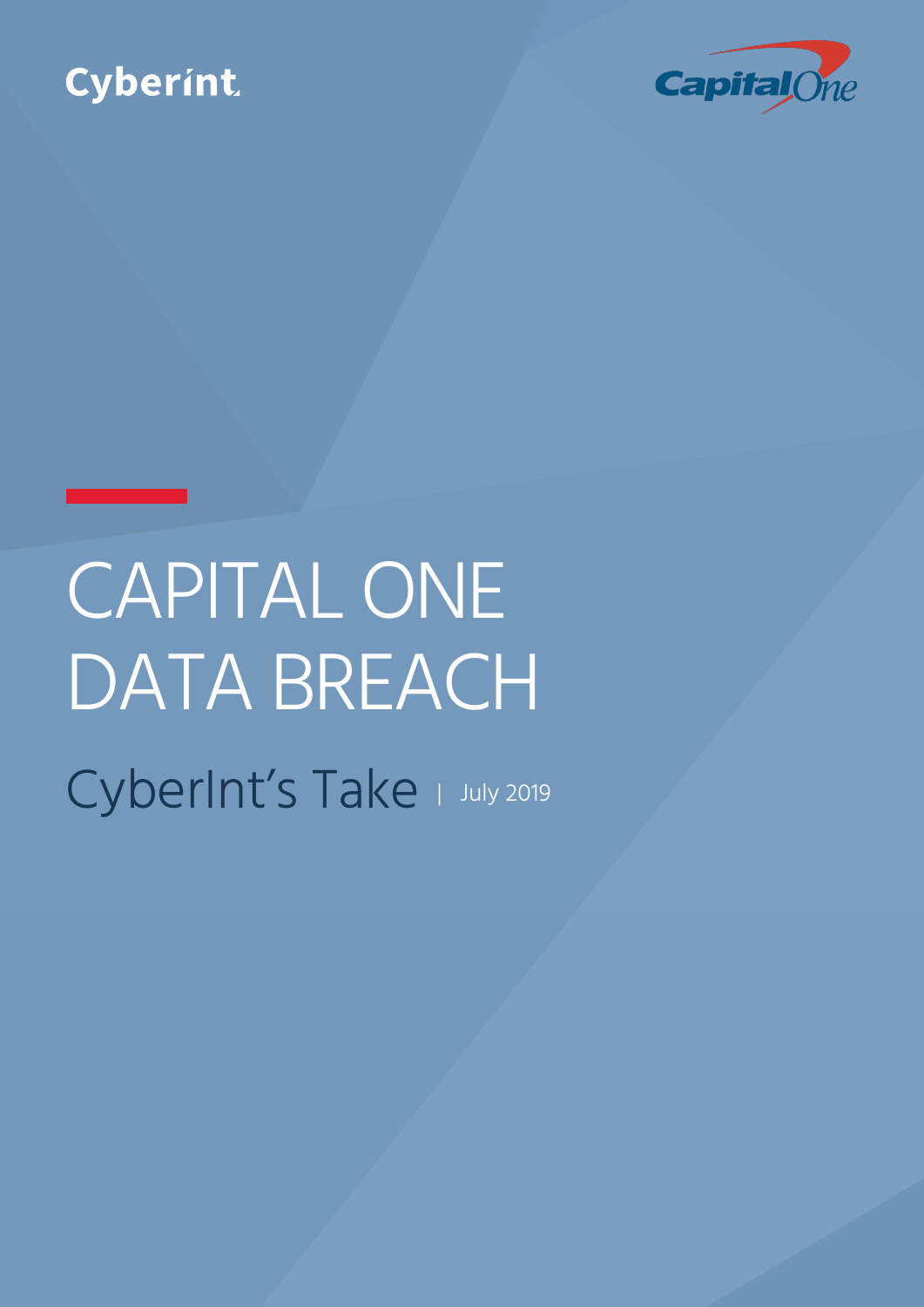## Cyberint

### **T**FACTS

On July 29th, 2019 Capital One Financial Corporation, a US-based bank holding company specializing in banking, credit cards, loans and savings, today released a statement<sup>1</sup> regarding the detection of a breach resulting in unauthorized access to personal data pertaining to over 100 million Canadian and US credit card applicants and customers.

- O The breach is believed to be one of the largest in the history of the banking industry;
- O According to the statement, Capital One do not believe the compromised data has been used fraudulently;
- | Capital One became aware of the breach following a responsible disclosure email alerting them to potentially leaked data on a GitHub account associated with the alleged threat actor (TA);
- **O** The breach reportedly exploited a configuration vulnerability in Capital One's infrastructure, including at least one known firewall misconfiguration, permitting access to customer data stored on Amazon Web Services' (AWS) cloud;
- | US Law Enforcement arrested an alleged TA, 'Paige Adele Thompson', a former Amazon Inc. employed S3 Systems Engineer?, also known as 'Erratic', in Seattle, WA (US) on suspicion of 'Computer Fraud and Abuse' as filed<sup>3</sup> in a criminal complaint with the US District Court for the Western District of Washington at Seattle;
- **O** The hack is expected to cost the company up to \$150 million in the near term, including paying for credit monitoring for affected customers.

#### [ Scope of breach ]

- | Personal data of more than 100 million US and 6 million Canadian customers (consumers and small businesses) including approximately:
	- O 140,000 US Social Security numbers
	- O 1 million Canadian Social Insurance Numbers (SIN);
	- O 80,000 US bank account details;
	- | Names, addresses, phone numbers & dates of birth;
	- O Self-reported income;
	- | Credit scores, limits, balances & payment history.
- | Stolen information pertained to credit card applications from 2005 through to 2019.

#### [ Timeline ]

- | 12 March 17 July 2019 Period in which unauthorized access to Capital One's infrastructure likely occurred;
- | 22 March 2019 Capital One access logs confirm unauthorized access to AWS from a compromised account;
- | 21 April 2019 Timestamp associated with leaked data hosted on GitHub in addition to unauthorized activity recorded by Capital One logs;
- | 26 June 2019 Posts on a Slack channel associated with, and using an alias of, the TA include screenshots and directory listings of files belonging to Capital One and other potential victims;
- | 17 July 2019 Responsible disclosure email received by Capital One, alerting them to 'leaked s3 data' hosted on a GitHub Gist account believed associated with the threat actor;
- O 18 July 2019 Direct messages posted by the TA suggest that they were prepared to distribute the stolen data;
- | 29 July 2019 US FBI agents arrested the TA and Capital One release a public statement about the breach (also establishing a dedicated data breach webpage<sup>4</sup> with an FAQ for potentially affected customers).

<sup>1</sup> [http://press.capitalone.com/phoenix.zhtml?c=251626&p=irol-newsArticle&ID=2405043](http://press.capitalone.com/phoenix.zhtml%3Fc%3D251626%26p%3Dirol-newsArticle%26ID%3D2405043)

<sup>2</sup> <https://www.linkedin.com/in/PaigeAdeleThompson>

<sup>3</sup> <https://www.justice.gov/usao-wdwa/press-release/file/1188626/download>

<sup>4</sup> <https://www.capitalone.com/facts2019/>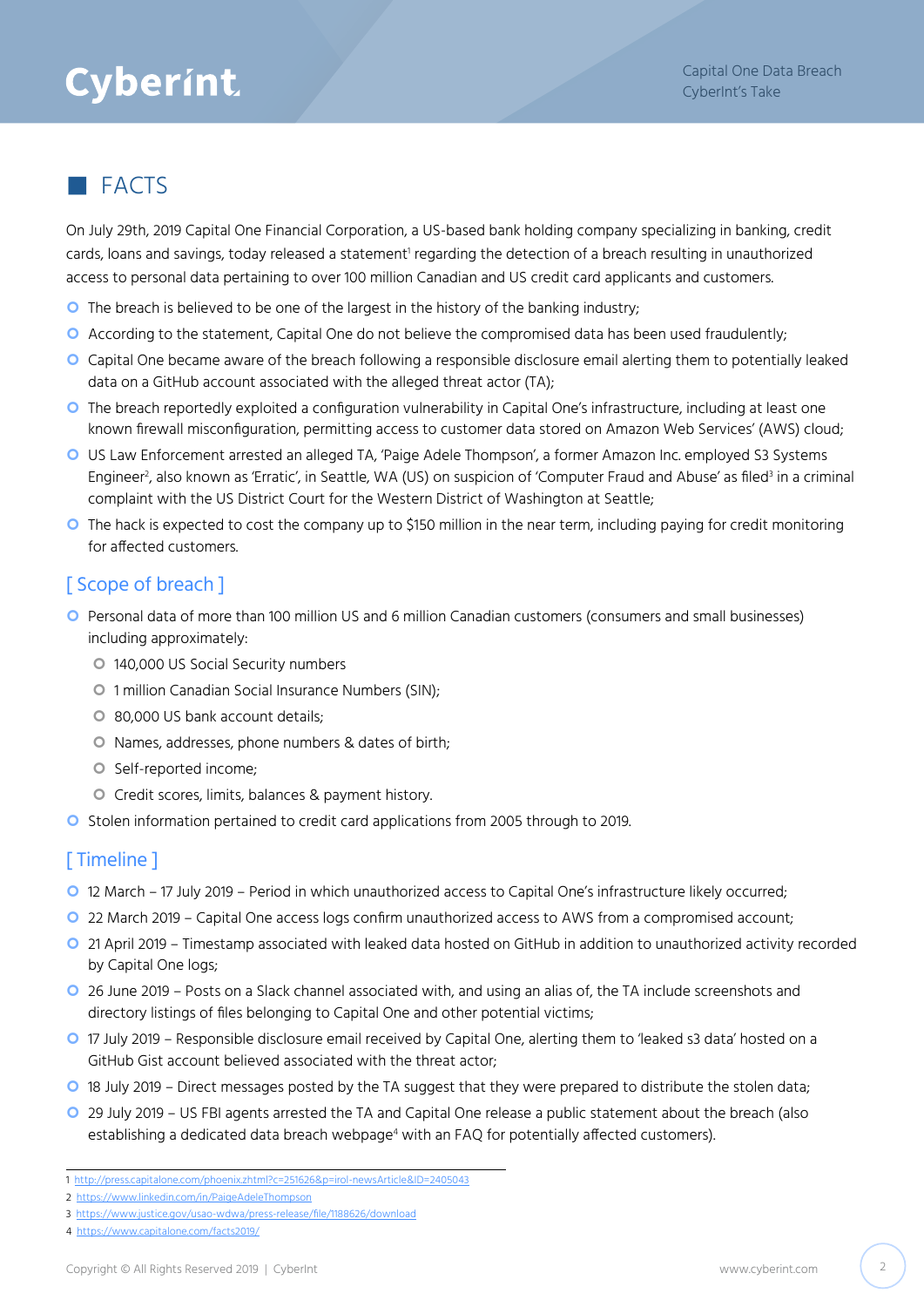# Cyberint

### CyberInt Research Lab Insights

Technical data shared within the criminal complaint, combined with intelligence gathered by CyberInt Research Lab from social media and chat servers associated with the alleged threat actor (TA) allows the following to be determined:

- | TA attempted to mask their identity and IP address when accessing Capital One by connecting to 'IPredator', a Sweden-based VPN provider, and using the 'Tor' anonymity network;
- <sup>O</sup> An account, 'ISRM-WAF-Webrole', was compromised, potentially through a configuration vulnerability, to gain access to Capital One's cloud infrastructure hosted by Amazon Web Services (AWS);
- O Once access to the AWS account was established, a storage gateway was configured and an EC2 snapshot (backup) taken before being transferring to the TA's server using 'dd', the Linux command-line copy utility;

Screenshots and posts (Figure 1) sent by the alleged TA on their Slack server suggest that other organizations are likely to have been breached, potentially using similar techniques. Whilst the TA specifically mentions Capital One, Michigan State University, Ohio Department of Transportation and Vodafone, other victims may be inferred from filenames.

| <erratic> APP 4:55 PM</erratic>                                                                                                                                                                                                                                                                                                                                                                                                                                                                                                                                                                                                                                                                                                                                                                                                                                                                                                                                                                                                                                                                                                                                                                                              | <erratic> APP 4:56 PM</erratic>                                                                                                                                                                                                                                                                                                                                                                                                                                                                                                                                                            |
|------------------------------------------------------------------------------------------------------------------------------------------------------------------------------------------------------------------------------------------------------------------------------------------------------------------------------------------------------------------------------------------------------------------------------------------------------------------------------------------------------------------------------------------------------------------------------------------------------------------------------------------------------------------------------------------------------------------------------------------------------------------------------------------------------------------------------------------------------------------------------------------------------------------------------------------------------------------------------------------------------------------------------------------------------------------------------------------------------------------------------------------------------------------------------------------------------------------------------|--------------------------------------------------------------------------------------------------------------------------------------------------------------------------------------------------------------------------------------------------------------------------------------------------------------------------------------------------------------------------------------------------------------------------------------------------------------------------------------------------------------------------------------------------------------------------------------------|
| total 485G                                                                                                                                                                                                                                                                                                                                                                                                                                                                                                                                                                                                                                                                                                                                                                                                                                                                                                                                                                                                                                                                                                                                                                                                                   | -rw-r--r-- 1 erratic users 63G Jun 27 18:55 unicredit.tar.xz                                                                                                                                                                                                                                                                                                                                                                                                                                                                                                                               |
| drwxr-xr-x 7 erratic root 4.0K Jun 27 15:31.                                                                                                                                                                                                                                                                                                                                                                                                                                                                                                                                                                                                                                                                                                                                                                                                                                                                                                                                                                                                                                                                                                                                                                                 | <erratic> APP 4:56 PM</erratic>                                                                                                                                                                                                                                                                                                                                                                                                                                                                                                                                                            |
| -rw-r--r-- 1 erratic users 55K Jun 27 00:00 42lines.net.tar.xz                                                                                                                                                                                                                                                                                                                                                                                                                                                                                                                                                                                                                                                                                                                                                                                                                                                                                                                                                                                                                                                                                                                                                               | -rw-r--r-- 1 erratic users 21K Jun 27 00:00 user-data far xz                                                                                                                                                                                                                                                                                                                                                                                                                                                                                                                               |
| drwxr-xr-x 12 root root 4.0K May 29 09:26                                                                                                                                                                                                                                                                                                                                                                                                                                                                                                                                                                                                                                                                                                                                                                                                                                                                                                                                                                                                                                                                                                                                                                                    | -rw-r--r-- 1 erratic users 27G Jun 27 14:04 wakoopa.tar.xz                                                                                                                                                                                                                                                                                                                                                                                                                                                                                                                                 |
| drwxr-xr-x 669 erratic users 36K Jun 27 18:23 ISRM-WAF-Role                                                                                                                                                                                                                                                                                                                                                                                                                                                                                                                                                                                                                                                                                                                                                                                                                                                                                                                                                                                                                                                                                                                                                                  | drwxr-xr-x 99 erratic users 12K Jun 27 18:30 webrole2_s3                                                                                                                                                                                                                                                                                                                                                                                                                                                                                                                                   |
| -rw-r--r-- 1 erratic users 28G Jun 27 18:55 ISRM-WAF-Role.tar.xz                                                                                                                                                                                                                                                                                                                                                                                                                                                                                                                                                                                                                                                                                                                                                                                                                                                                                                                                                                                                                                                                                                                                                             | <erratic> APP 4:56 PM</erratic>                                                                                                                                                                                                                                                                                                                                                                                                                                                                                                                                                            |
| -rw-r--r-- 1 erratic users 35G Jun 27 15:31 Rotate_Access_key.tar.xz                                                                                                                                                                                                                                                                                                                                                                                                                                                                                                                                                                                                                                                                                                                                                                                                                                                                                                                                                                                                                                                                                                                                                         | -rw-r--r-- 1 erratic users 61G Jun 27 18:55 webrole2_s3.tar.xz                                                                                                                                                                                                                                                                                                                                                                                                                                                                                                                             |
| -rw-r--r-- 1 erratic users 25G Jun 27 10:08 apperian.tar.xz                                                                                                                                                                                                                                                                                                                                                                                                                                                                                                                                                                                                                                                                                                                                                                                                                                                                                                                                                                                                                                                                                                                                                                  | <erratic> APP 5:00 PM</erratic>                                                                                                                                                                                                                                                                                                                                                                                                                                                                                                                                                            |
| -rw-r--r-- 1 erratic users 264 Jun 27 00:00 apperian2.tar.xz                                                                                                                                                                                                                                                                                                                                                                                                                                                                                                                                                                                                                                                                                                                                                                                                                                                                                                                                                                                                                                                                                                                                                                 | @neoice: https://termbin.com/6v7c                                                                                                                                                                                                                                                                                                                                                                                                                                                                                                                                                          |
| -rw-r--r-- 1 erratic users 12K Jun 27 00:00 astem.tar.xz                                                                                                                                                                                                                                                                                                                                                                                                                                                                                                                                                                                                                                                                                                                                                                                                                                                                                                                                                                                                                                                                                                                                                                     | msu = michigan state uni                                                                                                                                                                                                                                                                                                                                                                                                                                                                                                                                                                   |
| -rw-r--r-- 1 erratic users 28G Jun 27 09:46 cicd-instance.tar.xz                                                                                                                                                                                                                                                                                                                                                                                                                                                                                                                                                                                                                                                                                                                                                                                                                                                                                                                                                                                                                                                                                                                                                             | $vodafone == vodafone$                                                                                                                                                                                                                                                                                                                                                                                                                                                                                                                                                                     |
| drwxr-xr-x 67 erratic users 4.0K Jun 27 18:50 code deploy role<br>-rw-r--r-- 1 erratic users 59G Jun 27 18:55 code_deploy_role.tar.xz<br>drwxr-xr-x 39 erratic users 12K Jun 27 15:24 ec2 s3 role<br>-rw-r--r-- 1 erratic users 76G Jun 27 18:55 ec2_s3_role.tar.xz<br>-rw-r--r-- 1 erratic users 9.8G Jun 27 13:16 ecs.tar.xz<br>-rw-r--r-- 1 erratic users 2.3G Jun 27 03:26 ford tar.xz<br>-rw-r--r-- 1 erratic users 224M Jun 27 00:06 fuckup.tar.xz<br>-rw-r--r-- 1 erratic users 38G Jun 27 15:28 globalgarner.tar.xz<br>-rw-r--r-- 1 erratic users 408 Jun 27 00:00 hslonboarding-prod-backup1.tar.xz<br>-rw-r--r-- 1 root root 8.0G Jun 3 23:11 identiphy.img<br>-rw-r--r-- 1 erratic users 1.4M Jun 27 00:00 identiphy.tar.xz<br>-rw-r--r-- 1 erratic users 204K Jun 27 00:00 infobloxcto.tar.xz<br>-rw-r--r-- 1 erratic users 13G Jun 27 03:15 iwcodeacademy.tar.xz<br>-rw-r--r-- 1 erratic users 408M Jun 27 00:54 s3 logrotate role.tar.xz<br>-rw-r--r-- 1 erratic users 356M Jun 27 04:45 safesocial.tar.xz<br>-rw-r--r-- 1 erratic users 4.5G Jun 27 04:10 service_devops.tar.xz<br>-rw-r--r-- 1 erratic users 11G Jun 27 07:29 starofservice tar.xz<br>drwxr-xr-x 9 erratic users 4.0K Jun 27 17:57 unicredit | <erratic> APP 5:00 PM<br/>ISRM-WAF-Webrole == capitol one<br/><erratic> APP 5:00 PM<br/>ohio crash == ohio.gov dept of transportation<br/>&gt; APP 5:01 PM<br/>≺<br/>sketchy shit<br/>don't go to jail plz<br/><erratic> APP 5:01 PM<br/>Im like &gt; ipredator &gt; tor &gt; s3 on all this shit <br/>I wanna get it off my server thats why Im archiving all of it lol<br/>its all encrypted<br/>I just dont want it around though<br/>I gotta find somewhere to store it<br/>that infobloxcto one is interesting<br/>they have &gt; 500 docker containers</erratic></erratic></erratic> |

Figure 1 - Slack channel posts by alleged TA 'erratic'